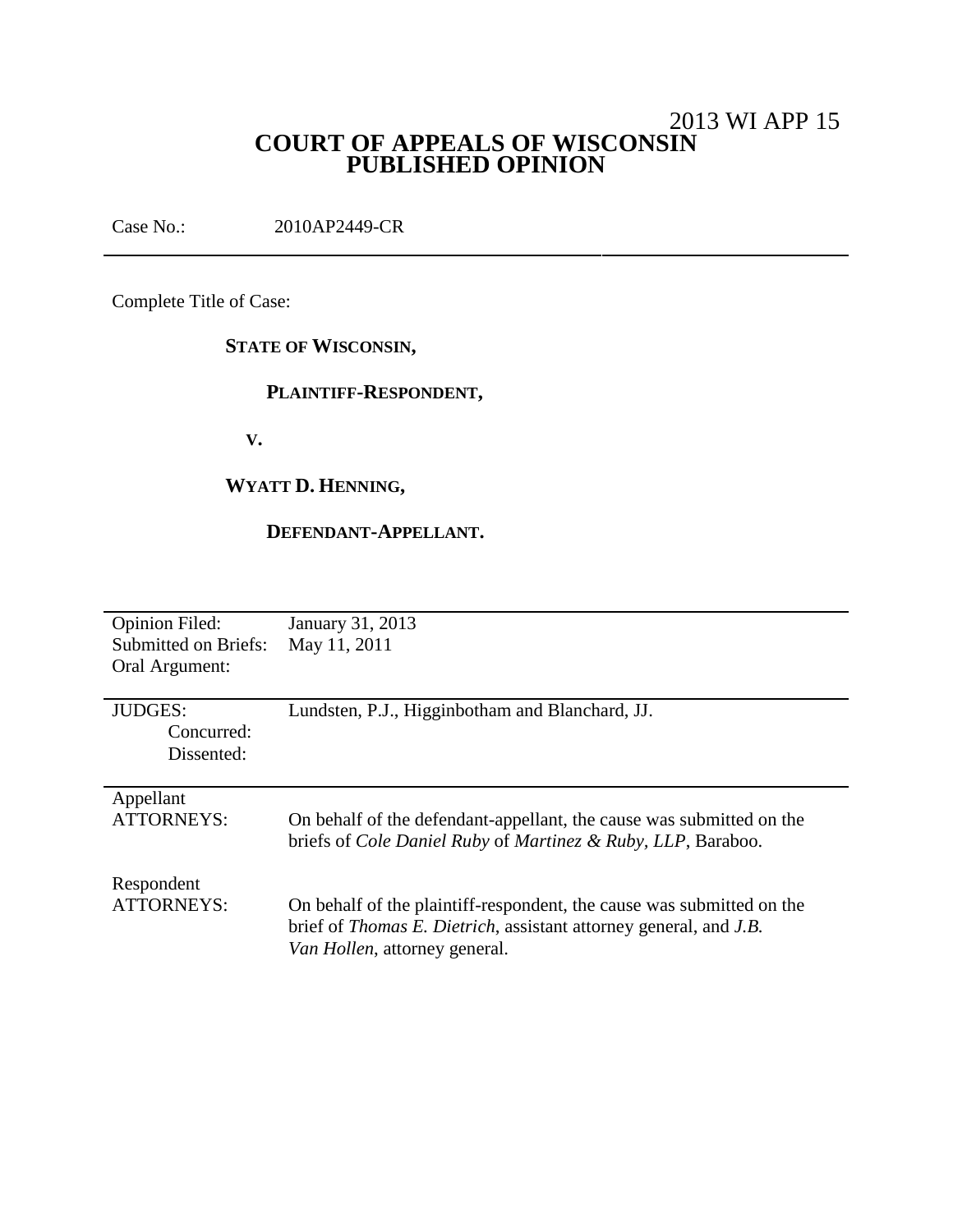# **2013 WI App 15**

## **COURT OF APPEALS DECISION DATED AND FILED**

### **January 31, 2013**

**Diane M. Fremgen Clerk of Court of Appeals**

# **Appeal No. 2010AP2449-CR Cir. Ct. No. 2008CF1073**

### **NOTICE**

**This opinion is subject to further editing. If published, the official version will appear in the bound volume of the Official Reports.**

**A party may file with the Supreme Court a petition to review an adverse decision by the Court of Appeals.** *See* **WIS. STAT. § 808.10 and RULE 809.62.**

### **STATE OF WISCONSIN IN COURT OF APPEALS**

**STATE OF WISCONSIN,**

**PLAINTIFF-RESPONDENT,**

**V.**

**WYATT D. HENNING,**

**DEFENDANT-APPELLANT.**

APPEAL from a judgment and an order of the circuit court for Rock County: MICHAEL R. FITZPATRICK, Judge. *Affirmed*.

Before Lundsten, P.J., Higginbotham and Blanchard, JJ.

¶1 HIGGINBOTHAM, J. Wyatt Henning appeals a judgment of conviction entered on a jury verdict finding him guilty of attempted possession of a firearm by a felon and an order denying postconviction relief. The issues presented are whether: (1) the circuit court lacked subject matter jurisdiction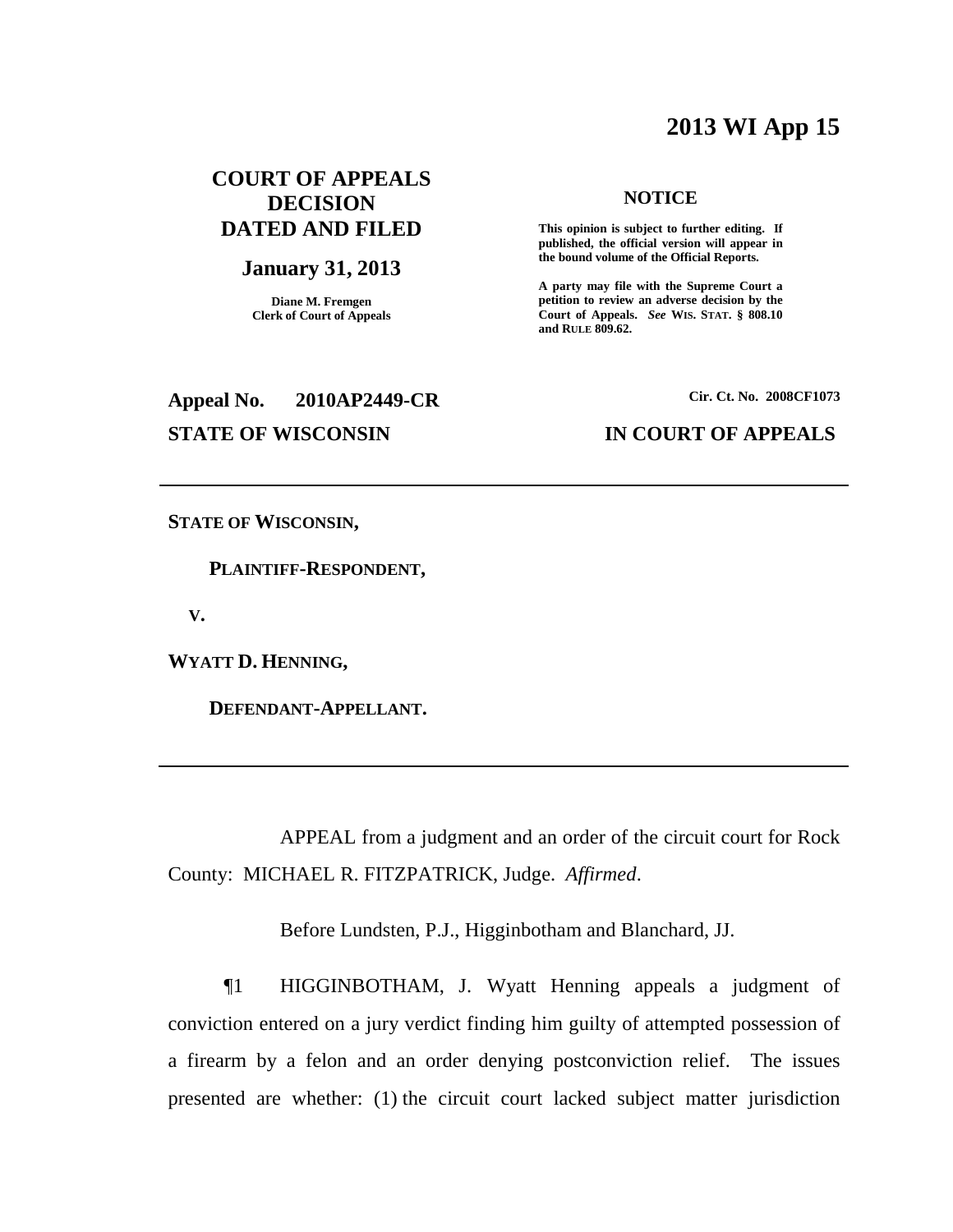because the crime of attempted possession of a firearm by a felon is not recognized in Wisconsin; (2) the evidence was sufficient to prove Henning's guilt beyond a reasonable doubt; and (3) Henning is entitled to a new trial on the ground that the real controversy has not been fully tried because of certain remarks the State made during its closing argument. For the reasons provided below, we affirm.

### **BACKGROUND**

¶2 The following facts are taken from the trial and preliminary hearing. In March 2008, Henning, a felon, and his girlfriend got into a heated argument. At the time of the incident, Henning and his girlfriend resided together with their young daughter. After Henning went to work that day, his girlfriend packed her belongings and left with their daughter. Returning home from work, Henning discovered that the two had left. Soon after, Henning called his girlfriend and threatened to kill her if she did not return their daughter to him before he went to bed.

¶3 Brian Kettle, Henning's co-worker, testified at trial that Henning mentioned at work that he was mad at his girlfriend. Kettle testified that Henning called him a couple hours after work and inquired about a pistol. Kettle responded that he needed to get back to work and that he would see Henning at work the next day. Henning replied, "maybe," and hung up the phone. Kettle testified that he did not own a firearm.

¶4 At trial, the parties questioned Kettle extensively about the precise words that Henning used during the phone call because of inconsistencies between his trial testimony and his testimony at a preliminary hearing. At the preliminary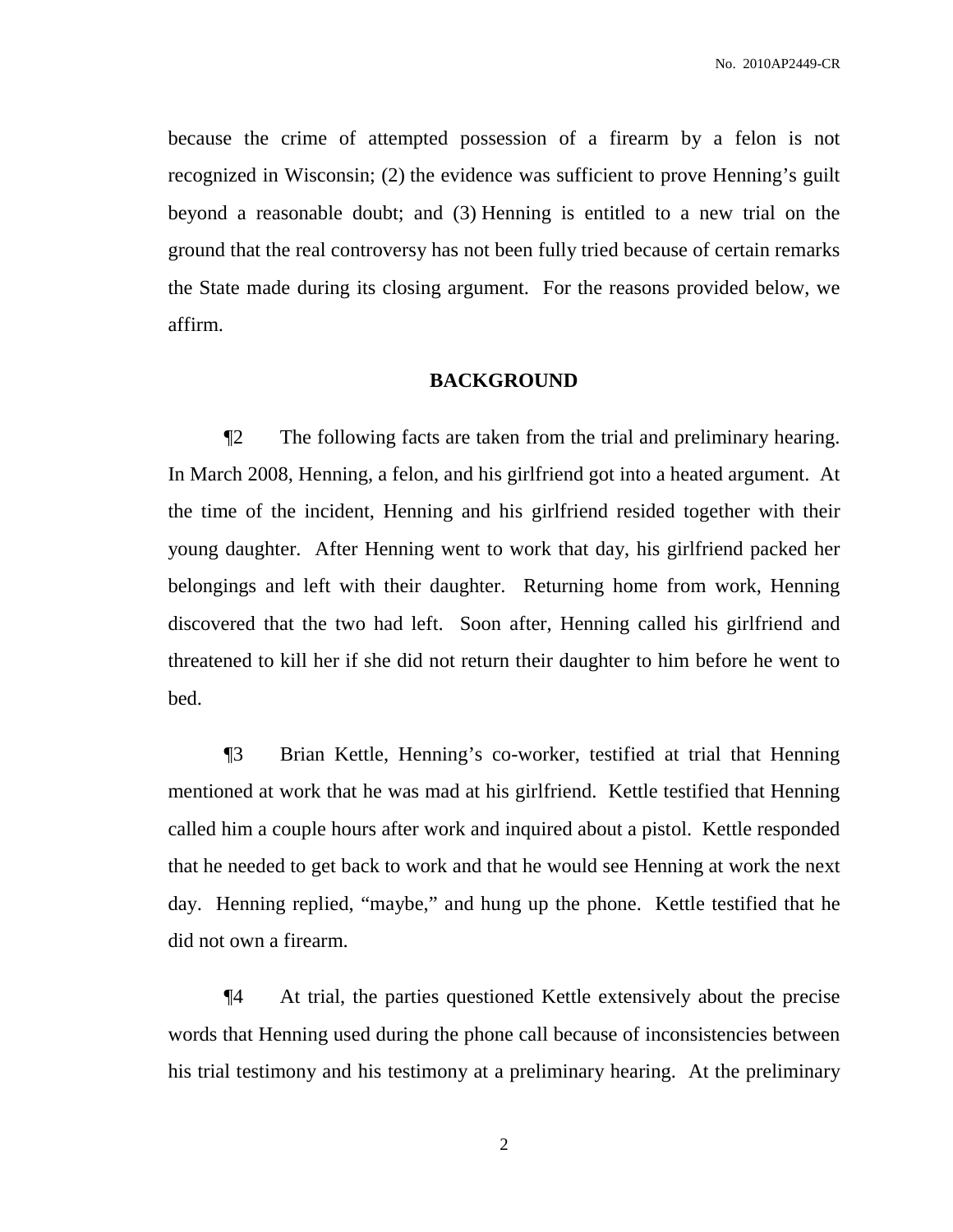hearing, Kettle could not recall the specific words that Henning used during the phone call but testified that Henning asked him either, "'do you have [a pistol]' or 'can you get [a pistol].'" At trial, Kettle indicated that, while he could not recall with certainty the precise words that Henning used, he believed that Henning asked him, "can you get a pistol." At the close of the State's case, defense counsel moved to dismiss on the ground that the State had failed to prove that Henning demonstrated unequivocally that he was attempting to possess a firearm. The court denied the motion. The jury found Henning guilty of attempted possession of a firearm by a felon, and the court denied Henning's postconviction motion. Henning appeals.

### **DISCUSSION**

¶5 As noted above, the parties dispute whether: (1) the circuit court lacked subject matter jurisdiction because the crime of attempted possession of a firearm by a felon is not recognized in Wisconsin; (2) the evidence was sufficient to prove Henning's guilt beyond a reasonable doubt; and (3) Henning is entitled to a new trial on the ground that the real controversy has not been fully tried because of certain remarks the State made during its closing argument. We address and reject each argument in turn.

### A. Subject Matter Jurisdiction

¶6 We first address whether the court lacked subject matter jurisdiction because the crime of attempted possession of a firearm by a felon is not recognized under Wisconsin law. A court lacks criminal subject matter jurisdiction when "'the complaint does not charge an offense known to law.'"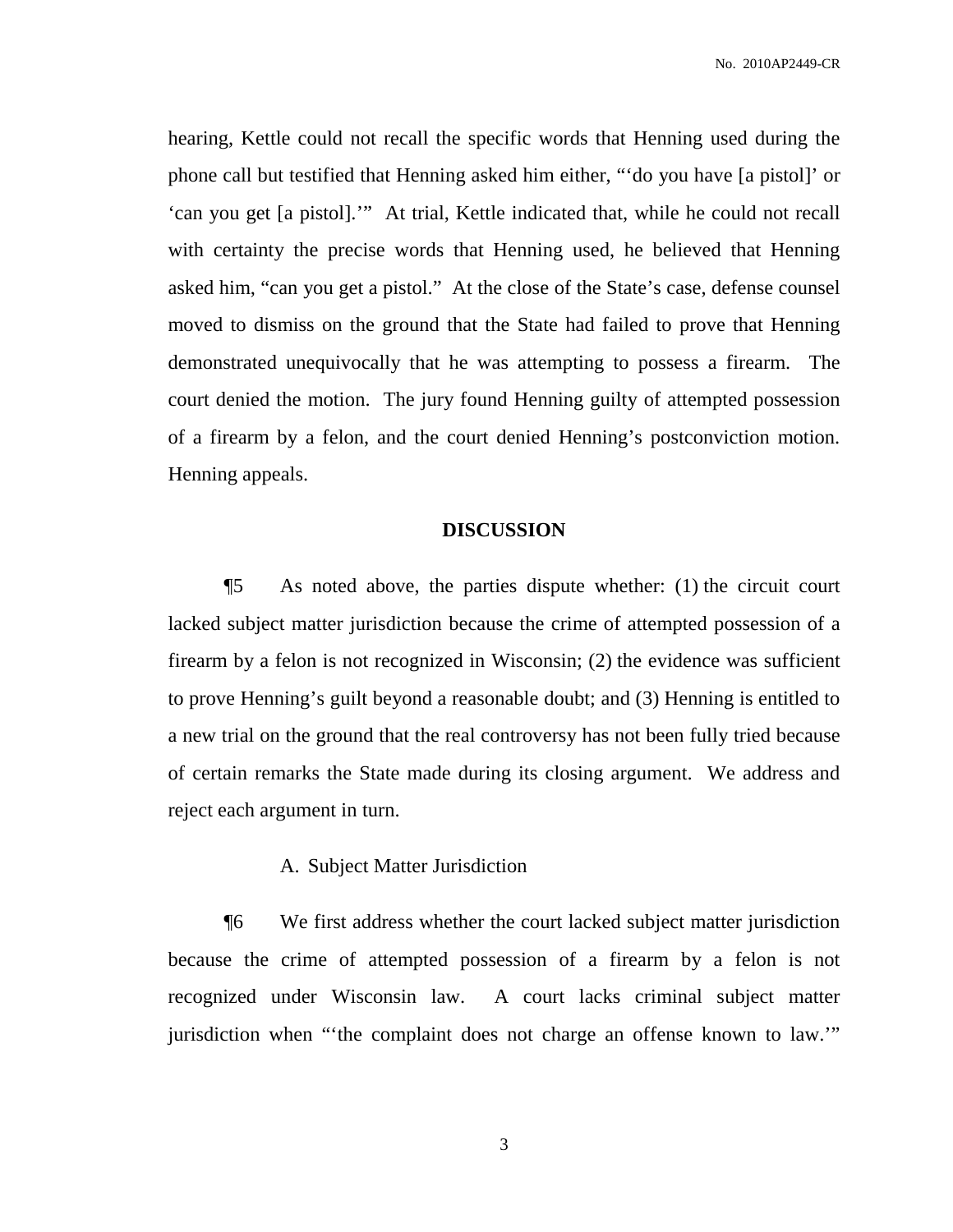*State v. Webster*, 196 Wis. 2d 308, 317, 538 N.W.2d 810 (Ct. App. 1995) (quoting another source).

¶7 Henning contends that attempted possession of a firearm by a felon is a nonexistent crime and therefore the circuit court lacked subject matter jurisdiction in this case. Specifically, Henning argues that the felon in possession of a firearm offense does not include an element of intent, citing to *State v. Black*, 2001 WI 31, ¶19, 242 Wis. 2d 126, 624 N.W.2d 363, and that, according to *State v. Briggs*, 218 Wis. 2d 61, 66, 579 N.W.2d 783 (Ct. App. 1998), an offense may be charged as an attempt only when the underlying offense includes an intent element. It follows, according to Henning, that because the felon in possession of a firearm offense does not include intent as an element and because an offense may be charged as an attempt only when the underlying offense includes intent as an element, the crime of attempted possession of a firearm by a felon does not exist under Wisconsin law. We are not persuaded.

¶8 We begin by addressing Henning's contention that the felon in possession of a firearm offense cannot be charged as an attempted crime because of the court's holding in *Black*. At issue in *Black* was whether Black's conduct in touching a pistol met the elements of the felon in possession of a firearm offense. *Black*, 242 Wis. 2d 126, ¶17. Black argued that his conduct did not meet the elements of the offense because the evidence showed only that he touched his girlfriend's pistol, while telling her that she "didn't need it," and did not show that he had a malicious intent or unlawful purpose in touching the pistol. *Id.* The court disagreed and concluded that it made no difference whether Black touched the pistol with malicious intent or an unlawful purpose because the State was required to show only that Black was in conscious possession of the firearm,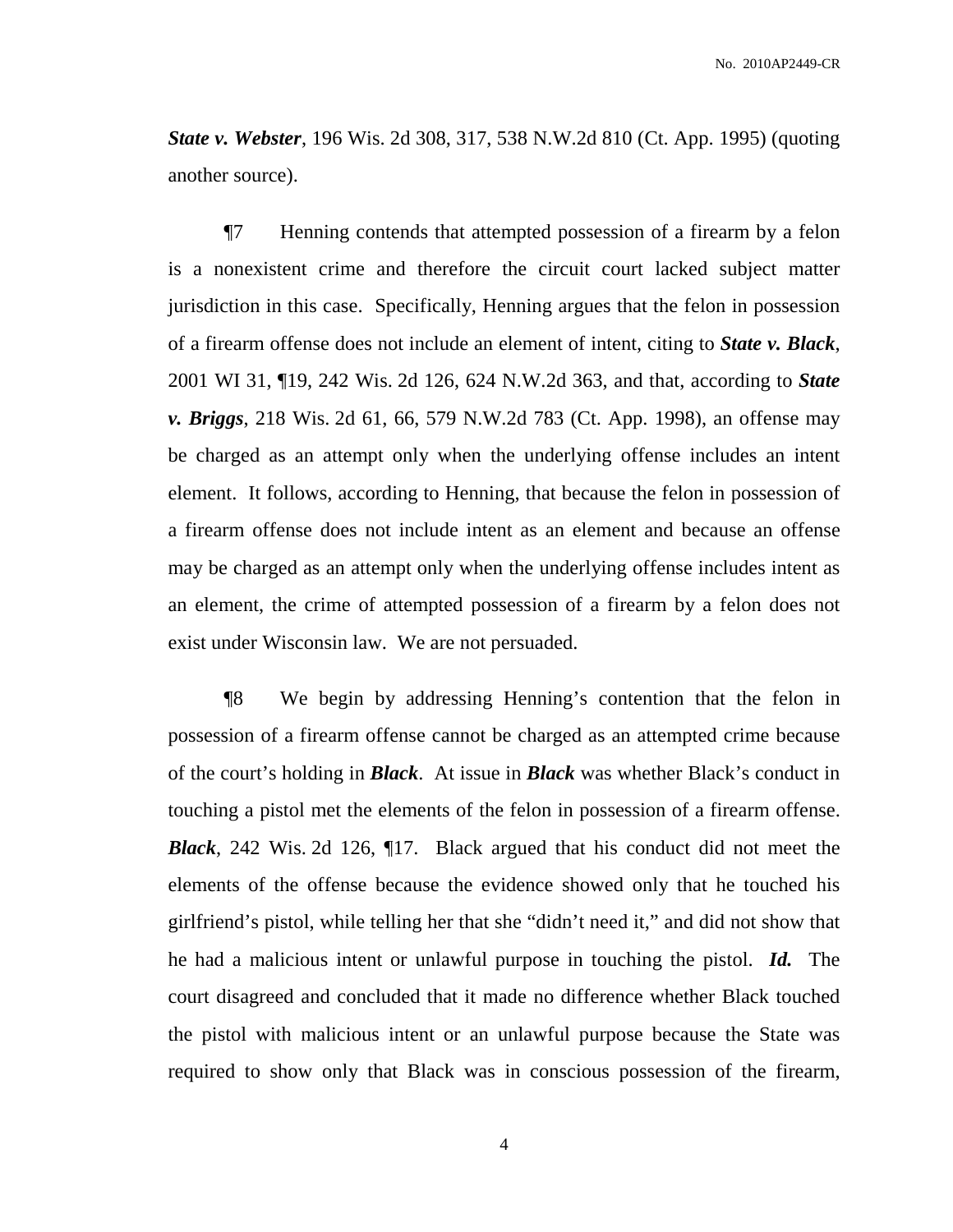meaning that Black touched a firearm with knowledge that it was in fact a firearm. Id., **[10.41] IDE** 19-20. What the majority and concurrence wrestled over was whether a crime that does not require the defendant to have a specific intent but does include knowledge as a mental state element may be characterized as a strict liability crime. *Id.*, ¶¶23-25 (Bradley, J., concurring). Setting aside that issue, we read the majority to agree with the concurrence that the felon in possession of a firearm offense requires the State to prove that the felon had conscious possession of a firearm, which, in turn, requires proof of a mental state. We do not read *Black* to shed any light on whether a crime that requires proof of knowledge, as in this case, may be charged as an attempted crime. Accordingly, *Black* does not help Henning.

¶9 *Briggs* also does not help Henning. The pertinent issue in *Briggs* was whether a person could be charged with attempted felony murder under Wisconsin law. *Briggs*, 218 Wis. 2d at 65. The State argued that the offense was a recognized crime in Wisconsin. *Id.* In rejecting the State's argument, we said that, "one cannot attempt to commit a crime which does not itself include an element of specific intent." *Id.* at 66. This is the sentence Henning relies on in arguing that an offense may be charged as an attempt only when the underlying crime includes intent as an element. In support of the above statement, we cited *State v. Melvin*, 49 Wis. 2d 246, 250, 181 N.W.2d 490 (1970), 1 which held that the crime of attempted reckless homicide does not exist because one cannot intentionally act recklessly. The above statement in *Briggs* must be read in

<sup>1</sup> *Melvin* was overruled in part on other grounds by *State v. Smith*, 55 Wis. 2d 304, 198 N.W.2d 630 (1972).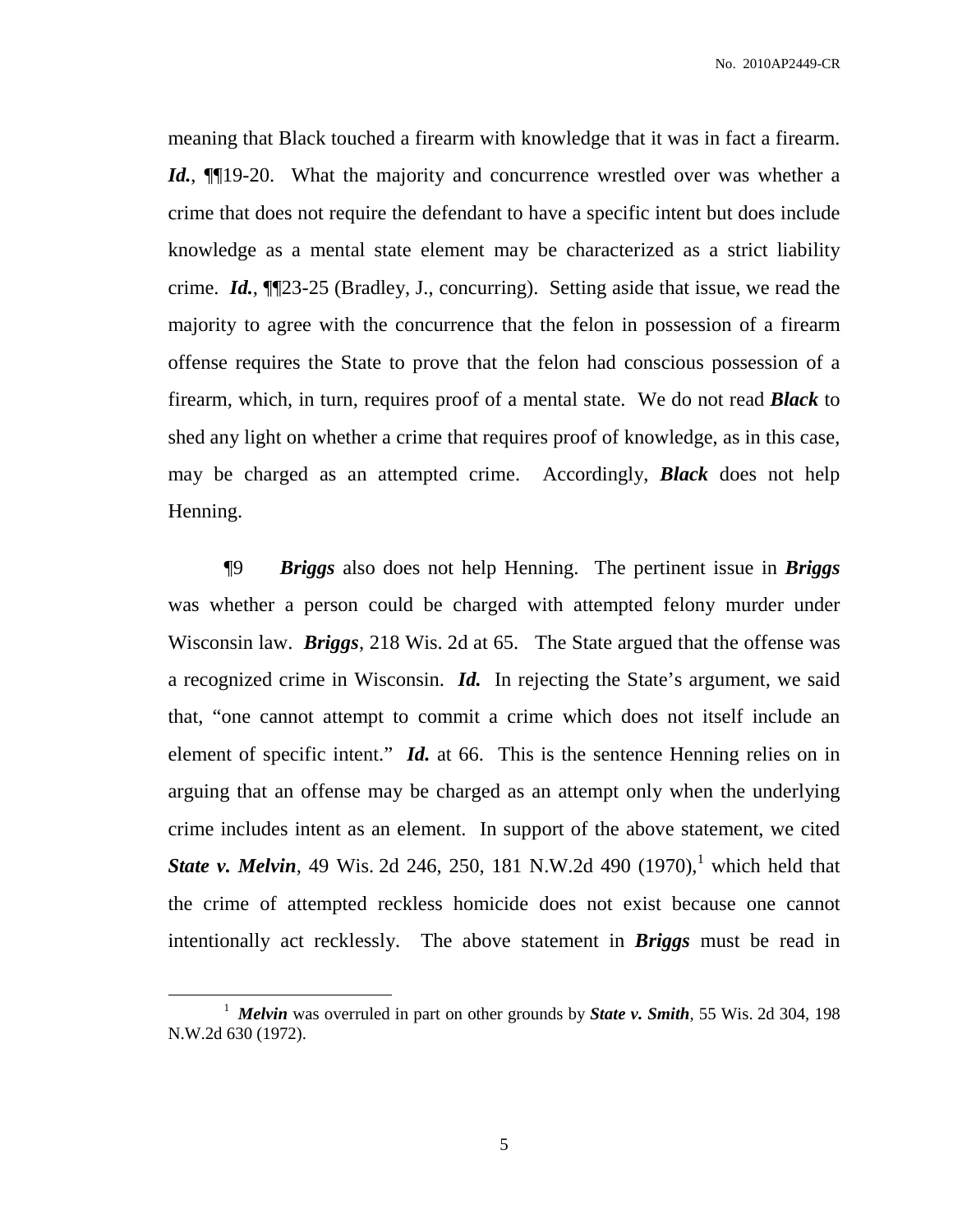context, and, in context, we were simply applying the *Melvin* court's lack-ofintent reasoning to the crime of felony murder. We do not read *Melvin* or *Briggs* as purporting to establish a general attempt rule or to address whether possession crimes may be charged as attempted crimes under the rationale of these two cases.

¶10 In sum, we do not read any of the cases Henning relies on as establishing a general rule that a crime may be charged as an attempt only when the crime has intent as an element. It was logical for the courts in *Briggs* and in *Melvin* to conclude that the crimes at issue in the respective cases—felony murder and reckless homicide—could not be charged as attempted crimes because of the inherent nature of those crimes. Possession crimes do not fall into that category of crimes where it is illogical to charge the crime as an attempt. Unlike the two crimes considered in *Briggs* and in *Melvin*, it makes sense that the State may charge a felon with attempting to possess a firearm. As the State points out in its brief on appeal, there is nothing inherent in the nature of possession crimes that renders these crimes inappropriate to charge under the attempt statute. *See Hamiel v. State*, 92 Wis. 2d 656, 664, 285 N.W.2d 639 (1979) (stating that a defendant may be charged with an attempted crime when he or she has "'actually done things which are steps intentionally taken in furtherance of some specific aim, and which themselves are enough to suggest clearly what that specific aim was'" (quoting another source)).

¶11 As we have noted, the offense charged in this case, felon in possession of a firearm, does have an element that requires proof of a mental state. Possession under Wisconsin law requires that the defendant "'knowingly had actual physical control of a firearm.'" *Black*, 242 Wis. 2d 126, ¶19 (quoting WIS JI—CRIMINAL 1343). "Knowingly" means conscious possession. *Id*., ¶20. It is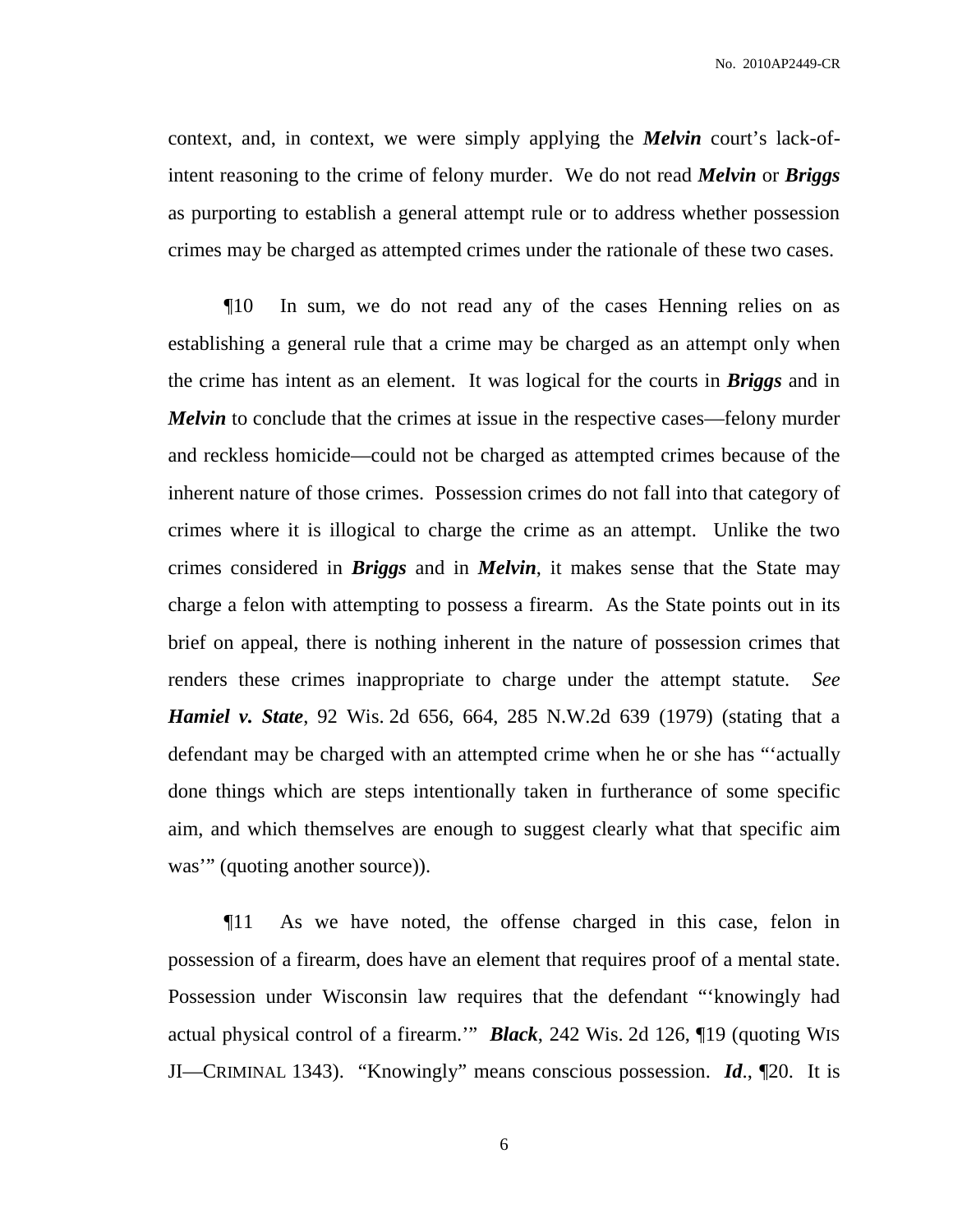this feature of the felon in possession of a firearm offense that distinguishes it from the crimes considered in *Briggs* and in *Melvin* for purposes of determining whether the firearm offense may be charged under the attempt statute. For the reasons that follow, we conclude that the crime of attempted possession of a firearm by a felon is a chargeable offense in Wisconsin.

¶12 To determine whether attempted possession of a firearm by a felon is a crime recognized under Wisconsin law, we must engage in statutory interpretation. Statutory interpretation is a question of law subject to de novo review. *Harnischfeger Corp. v. LIRC*, 196 Wis. 2d 650, 659, 539 N.W.2d 98 (1995). When interpreting a statute, we begin with the statutory language. *State ex rel. Kalal v. Circuit Court for Dane Cnty.*, 2004 WI 58, ¶45, 271 Wis. 2d 633, 681 N.W.2d 110. If the meaning of the statute is plain, we stop the inquiry and apply that meaning. *Id.* We interpret statutory language "in the context in which it is used" by considering words "not in isolation but as part of a whole." *Id.*, ¶46. In addition, we read statutory language reasonably "to avoid absurd or unreasonable results." *Id.* "If this process of analysis yields a plain, clear statutory meaning, then there is no ambiguity, and the statute is applied according to this ascertainment of its meaning.'" *Id.* (quoting another source). The ultimate purpose of statutory interpretation is to give full effect to the policy choices of the legislature. *See id.*, ¶44.

**The Set 13** We begin with the attempt statute, WIS. STAT.  $\S$  939.32 (2011-12).<sup>2</sup> The statute provides in pertinent part:

<sup>&</sup>lt;sup>2</sup> All references to the Wisconsin Statutes are to the 2011-12 version unless otherwise noted.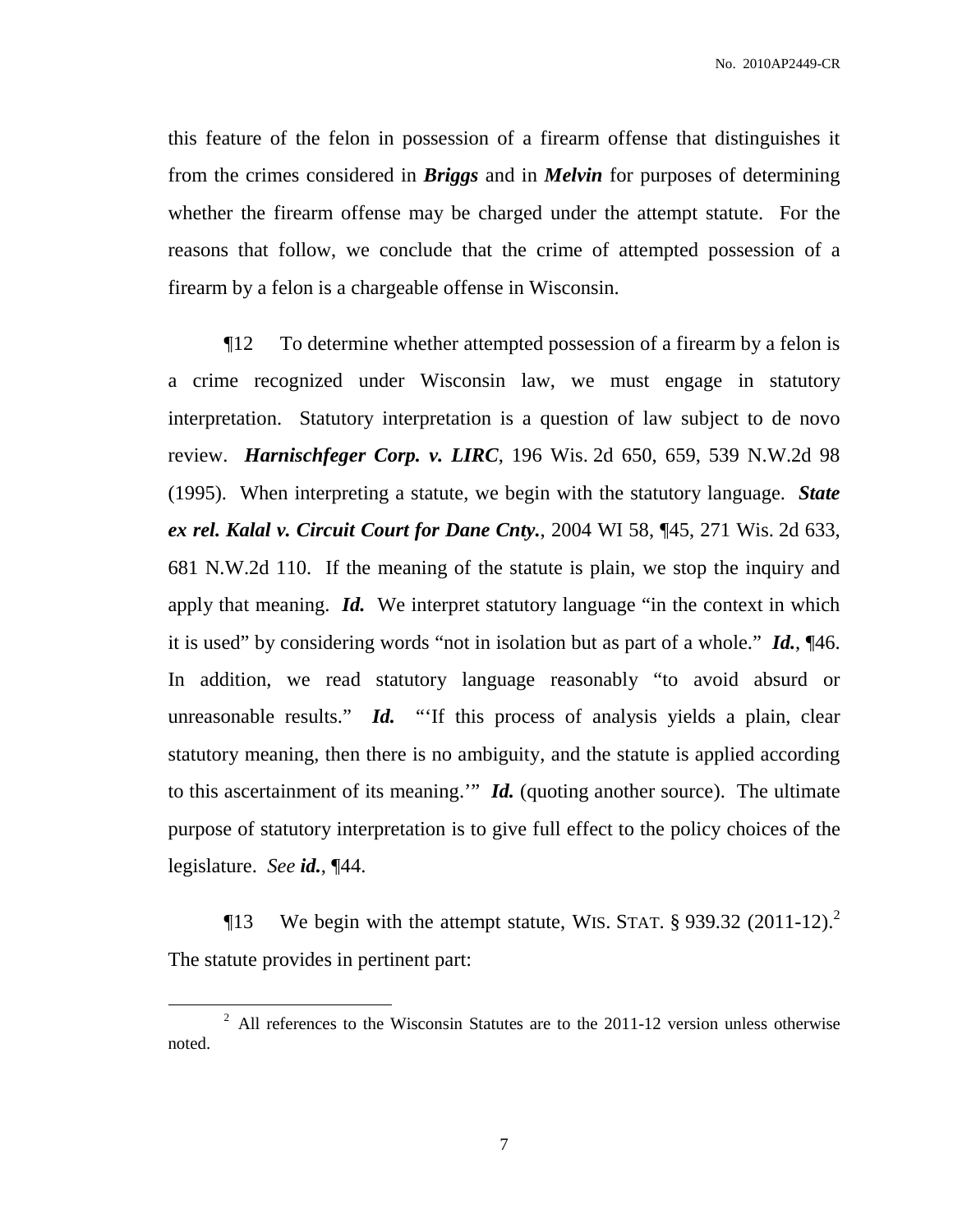**(1)** GENERALLY. Whoever attempts to commit a felony ... may be fined or imprisoned or both ...:

….

**(2)** MISDEMEANOR COMPUTER CRIMES....

….

**(2m)** MISDEMEANOR CRIMES AGAINST FINANCIAL INSTITUTION....

….

**(3)** REQUIREMENTS. An attempt to commit a crime requires that the actor have an intent to perform acts and attain a result which, if accomplished, would constitute such crime and that the actor does acts toward the commission of the crime which demonstrate unequivocally, under all the circumstances, that the actor formed that intent and would commit the crime except for the intervention of another person or some other extraneous factor.

It is well established that § 939.32 "unambiguously enumerate[s] all the offenses which may be prosecuted as 'attempts.'" *State v. Cvorovic*, 158 Wis. 2d 630, 634, 462 N.W.2d 897 (Ct. App. 1990). <sup>3</sup> Under § 939.32(1), all felonies may be charged as attempted crimes, except for felonies excluded by statute or by case law. *See, e.g., Briggs*, 218 Wis. 2d at 66 (felony murder); *Melvin*, 49 Wis. 2d at 250 (reckless homicide). Henning does not suggest that, under this statutory scheme, the felon in possession of a firearm offense may not be charged as an attempted crime.

 $3$  For our purposes, the 1989-90 version of WIS. STAT. § 939.32 is substantially similar to the current version. The differences between the 1989-90 version and the current version of WIS. STAT. § 939.32 do not affect our analysis.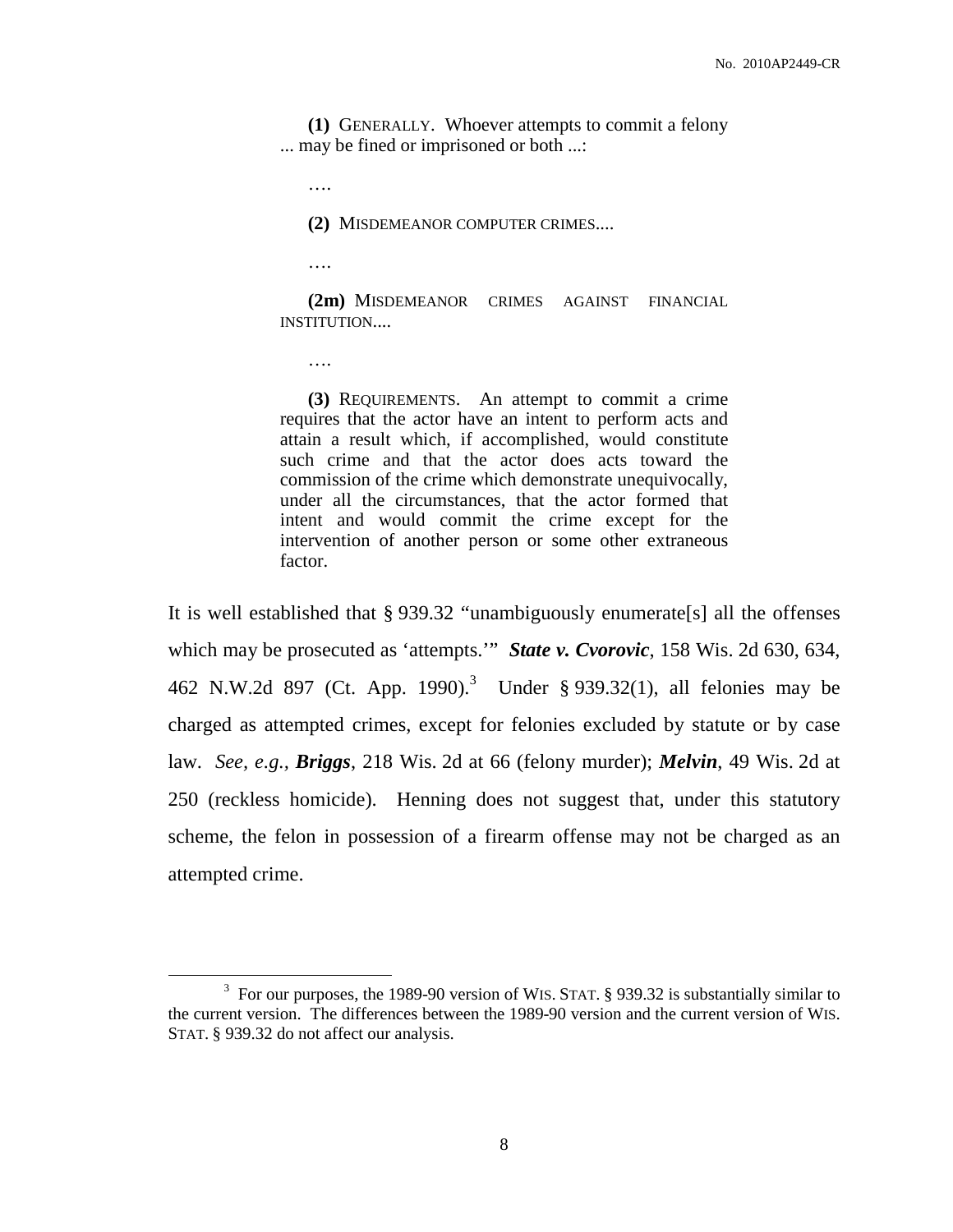¶14 Turning to the particular language of the felon in possession of a firearm statute, and the case law further explaining the elements of that crime, we see no reason to preclude attempt liability. WISCONSIN STAT. § 941.29(2) states that a person who has been previously convicted of a felony "is guilty of a Class G felony if he or she possesses a firearm ... subsequent to the conviction for the felony …." This offense has two elements: "(1) the defendant has been convicted of a felony; and (2) the defendant possessed the firearm." *Black*, 242 Wis. 2d 126, ¶18. As we have established, "possession" means that the defendant knowingly had the firearm under his or her actual physical control. *Id.*, ¶19; WIS JI— CRIMINAL 1343. Unlike felony murder or reckless homicide, or other crimes with no state of mind element, the felon in possession of a firearm offense requires proof of knowledge. This makes the offense amenable, even under *Briggs*, to be charged as an attempted crime.

¶15 We note that it would be absurd to conclude that the legislature did not intend to prohibit felons from attempting to possess firearms. The legislature's purpose in prohibiting felons from possessing firearms was to protect public safety and to control the conduct of felons because "'felons are more likely to misuse firearms.'" *Black*, 242 Wis. 2d 126, ¶19 (quoting another source). Obviously, prohibiting felons from attempting to obtain firearms furthers this public safety purpose. Furthermore, taking Henning's contention to its logical conclusion would mean that a host of other possession crimes could not be charged under the attempt statute, including possession of an electric weapon, machine gun, and other dangerous weapons that have great potential to undermine public safety. Clearly, the legislature could not have intended such a result.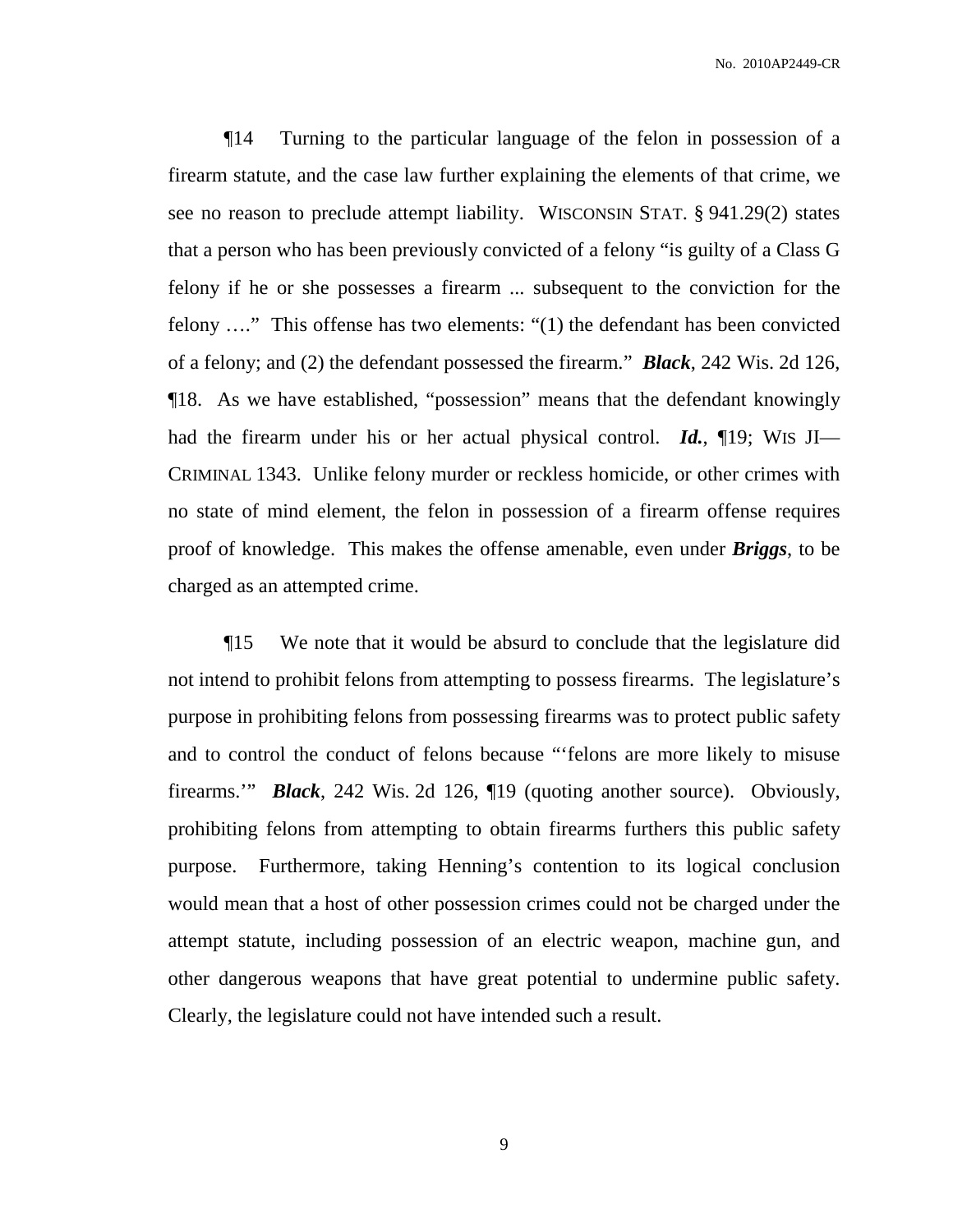¶16 For all of the above reasons, we conclude that the crime of attempted possession of a firearm by a felon is a crime recognized under Wisconsin law and that the court had subject matter jurisdiction in this case.

### B. Sufficiency of the Evidence

¶17 The parties next dispute whether the court erred in denying Henning's motion to dismiss on the ground that the evidence was insufficient to prove Henning's unequivocal intent to possess a firearm. The term "unequivocally" as used in the statute means that "no other inference or conclusion can reasonably and fairly be drawn from the defendant's acts, under the circumstances." WIS JI—CRIMINAL 580.

¶18 According to Henning, the State's evidence was insufficient to prove his unequivocal intent to possess a firearm because many reasonable inferences could be drawn from the testimony other than that he was attempting to possess a firearm, including that he "was just joking or blowing off steam after his argument with his girlfriend, [or that] he was speaking in hyperbole." Henning contends that he did not unequivocally demonstrate intent to possess a firearm because he never used any words "explicitly indicating [he] wanted a pistol for himself."

¶19 The test for the sufficiency of the evidence on a motion to dismiss is whether "considering the [S]tate's evidence in the most favorable light, the evidence adduced, believed and rationally considered, is sufficient to prove the defendant's guilt beyond a reasonable doubt." *State v. Duda*, 60 Wis. 2d 431, 439, 210 N.W.2d 763 (1973). Accordingly, we will not reverse the circuit court's denial of Henning's motion to dismiss as long as the jury reasonably could have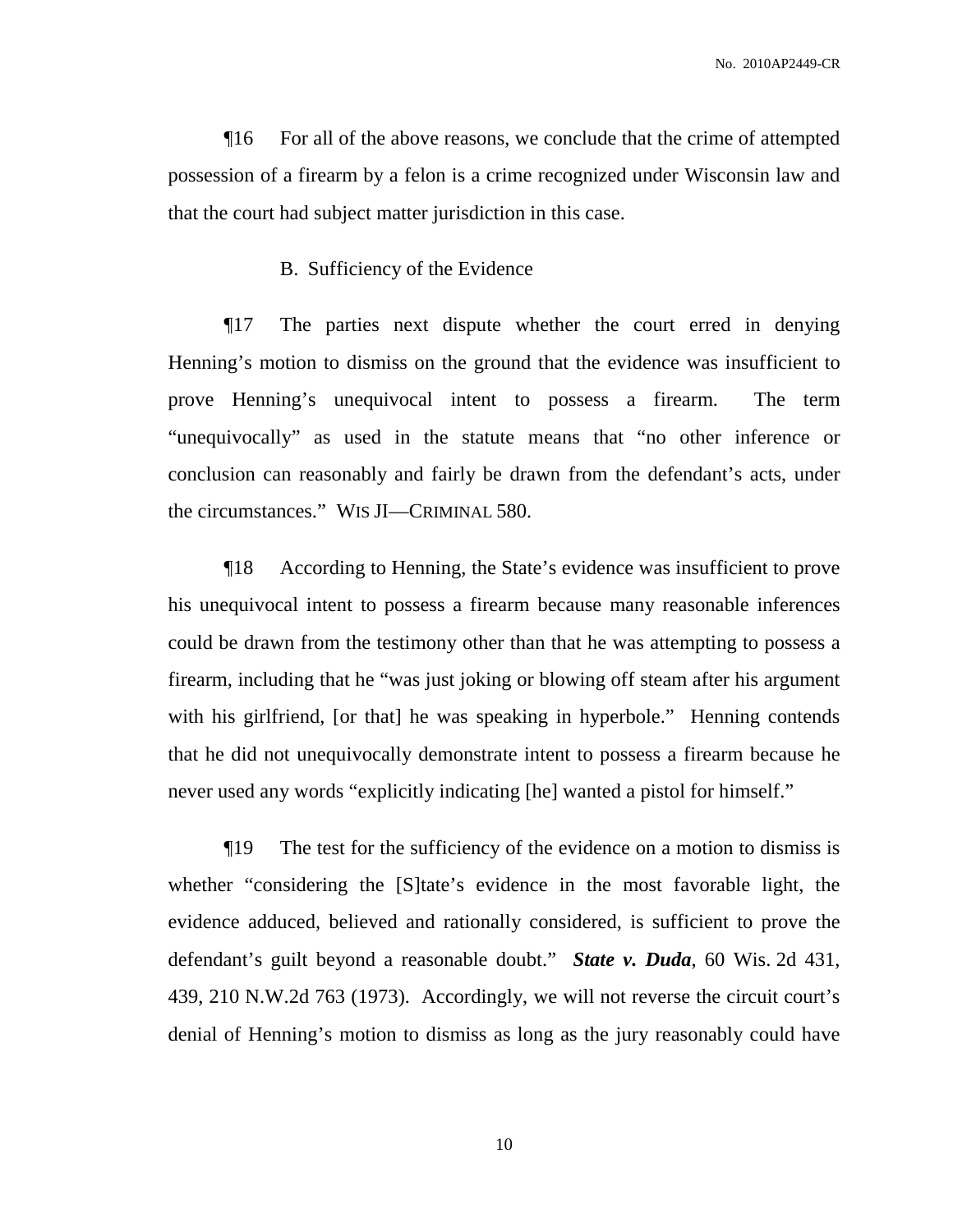found Henning guilty beyond a reasonable doubt. *See State v. Scott*, 2000 WI App 51, ¶12, 234 Wis. 2d 129, 608 N.W.2d 753.

¶20 We acknowledge that it is unclear from Kettle's testimony how Henning specifically phrased the question in which he inquired about a pistol. At the preliminary hearing, Kettle testified that he could not recall Henning's specific phrasing but that he knew that "a pistol was involved and [Henning asked] 'do you have [a pistol]' or 'can you get [a pistol].'" Several months later, at trial, Kettle indicated that he could not recall with certainty the exact phrasing but thought that Henning asked him, "can you get a pistol." Kettle conceded that Henning did not explicitly state that he wanted a pistol for himself.

¶21 Nonetheless, we reject Henning's contention that there was insufficient evidence that he unequivocally intended to possess a firearm. It is undisputed that, a few hours before Henning called Kettle, Henning got into a heated argument with his girlfriend and threatened to kill her if she did not return their daughter to him. It is also undisputed that Henning told Kettle at work that he was mad at his girlfriend. It is in this context that Henning asked Kettle whether he had a pistol. Regardless how Henning phrased the question, it is undisputed that Henning made an inquiry about a pistol and that Kettle would not or could not provide Henning with a pistol. Under these facts, the only reasonable inference that could be fairly drawn is that Henning inquired about a pistol because he was attempting to locate a firearm that he could possess for purposes of threatening or harming his girlfriend. Moreover, his inquiry about a firearm demonstrates that Henning formed an intent to possess a firearm and would have but for the fact that Kettle would not or could not provide one. Viewing the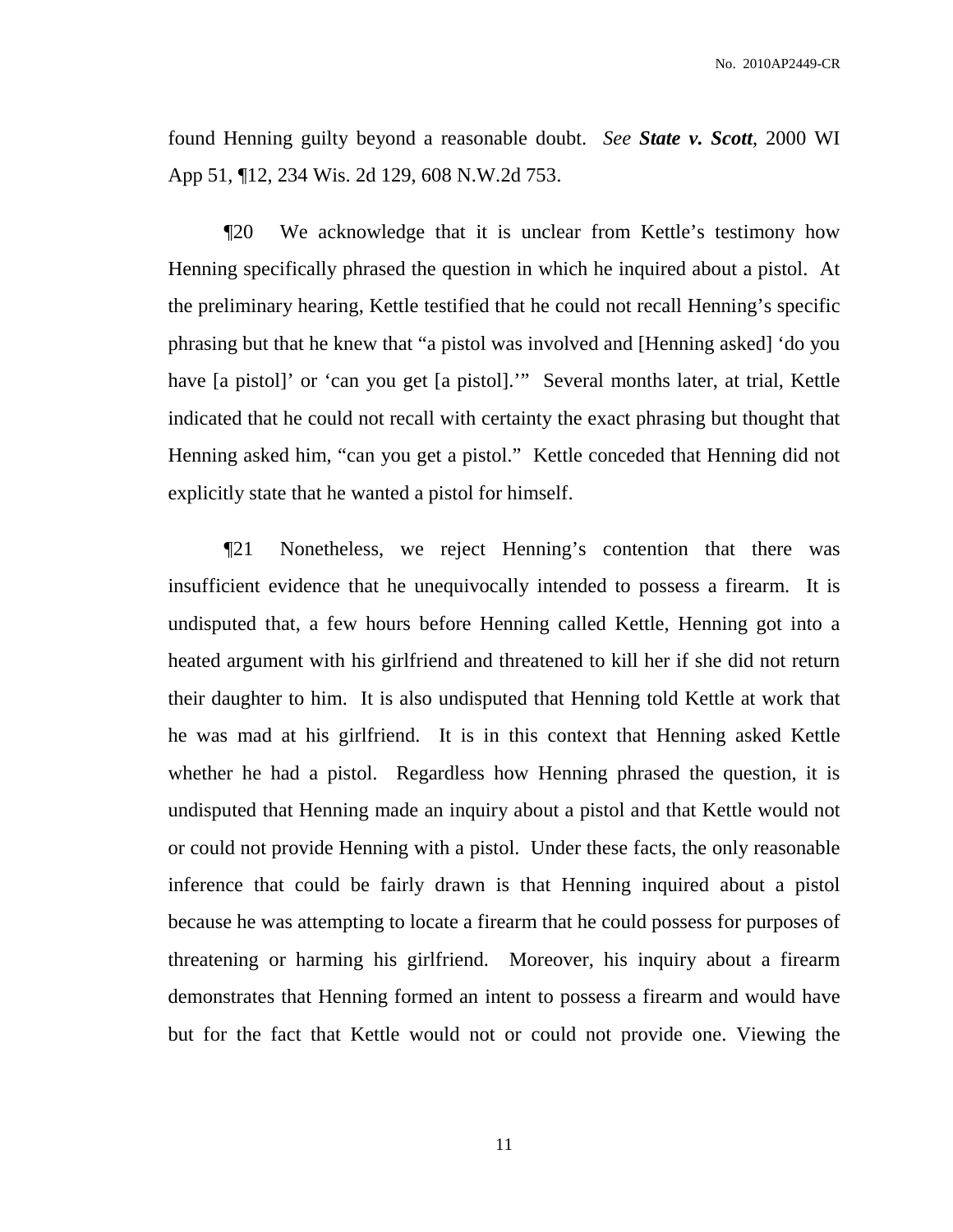evidence in the light most favorable to the State, we conclude that there was sufficient evidence from which the jury could find Henning guilty.

C. New Trial

¶22 Finally, the parties dispute whether we should exercise our discretionary reversal power and grant a new trial under WIS. STAT. § 752.35.<sup>4</sup> Henning contends that the State improperly remarked during closing argument that Henning stated that he wanted a firearm *for himself* when the testimony did not establish that fact. Henning argues that, because "[t]he State's entire theory of guilt was premised upon the words Henning allegedly said to Kettle," and because the State incorrectly recounted the evidence during closing argument, the real controversy has not been fully tried. We are not persuaded.

¶23 To establish that the real controversy has not been fully tried, Henning must persuade us that "'certain evidence which was improperly received clouded a crucial issue in the case.'" *State v. Cleveland*, 2000 WI App 142, ¶21, 237 Wis. 2d 558, 614 N.W.2d 543 (quoting other sources). Our discretionary reversal power is formidable and therefore we exercise it "sparingly and with great caution." *State v. Watkins*, 2002 WI 101, ¶79, 255 Wis. 2d 265, 647 N.W.2d 244.

¶24 The real controversy has not been fully tried when remarks made during closing argument "'so infected the trial with unfairness as to make the resulting conviction a denial of due process.'" *State v. Mayo*, 2007 WI 78, ¶43,

<sup>4</sup> WISCONSIN STAT. § 752.35 provides in relevant part: "In an appeal to the court of appeals, if it appears from the record that the real controversy has not been fully tried, or that it is probable that justice has for any reason miscarried, the court may reverse the judgment or order appealed from ...."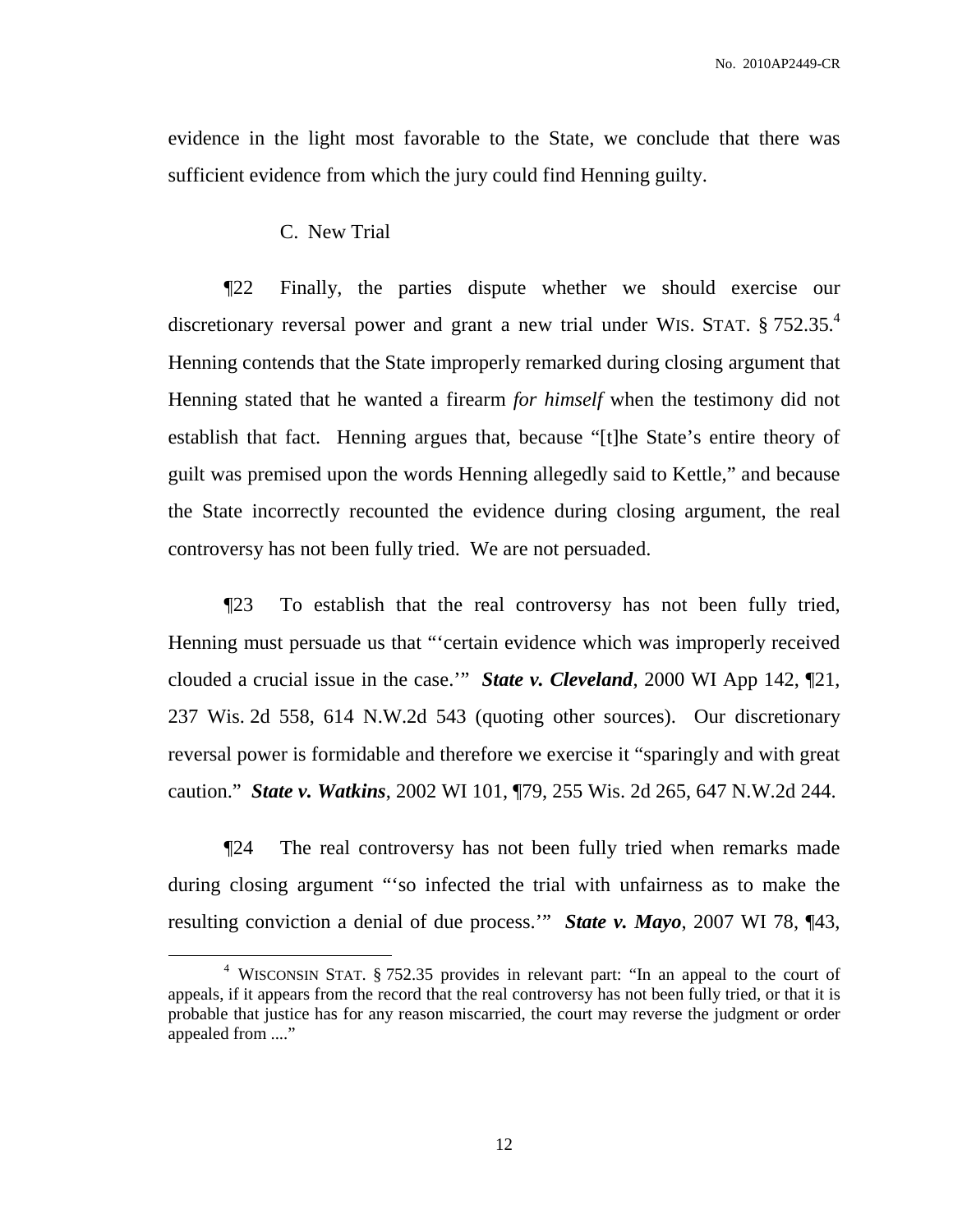301 Wis. 2d 642, 734 N.W.2d 115 (quoting another source). In closing argument, "[c]ounsel is allowed considerable latitude." *State v. Burns*, 2011 WI 22, ¶48, 332 Wis. 2d 730, 798 N.W.2d 166. However, counsel may not "suggest that the jury arrive at its verdict by considering factors other than the evidence." *State v. Adams*, 221 Wis. 2d 1, 19, 584 N.W.2d 695 (Ct. App. 1998). The State's remarks must be considered "in context of the entire trial." *Mayo*, 301 Wis. 2d 642, ¶43.

¶25 While the State's summary was imprecise, we cannot conclude that the State's comments so infected the trial with unfairness as to warrant a new trial. Kettle's testimony at trial demonstrated that he could not specifically recall the exact words that Henning used, and there is no reason to believe that the State sought to misstate Kettle's testimony or to suggest to the jury that it arrive at its verdict based on facts not in evidence. In its rebuttal argument, the State noted: "But it doesn't matter what I say, and it doesn't matter what [defense counsel] tells you. Evidence is all that matters." This comment invited the jury not to rely on the State's closing argument as evidence.

¶26 We also observe that the court instructed the jury that closing arguments are not evidence. It is well established that, "[j]urors are presumed to have followed jury instructions." *State v. LaCount*, 2008 WI 59, ¶23, 310 Wis. 2d 85, 750 N.W.2d 780. The jury received adequate instructions, and Henning does not point to any part of the record to suggest that the jury did not follow the court's admonition. Therefore, we conclude that the real controversy was fully tried and decline to exercise our discretionary reversal power.